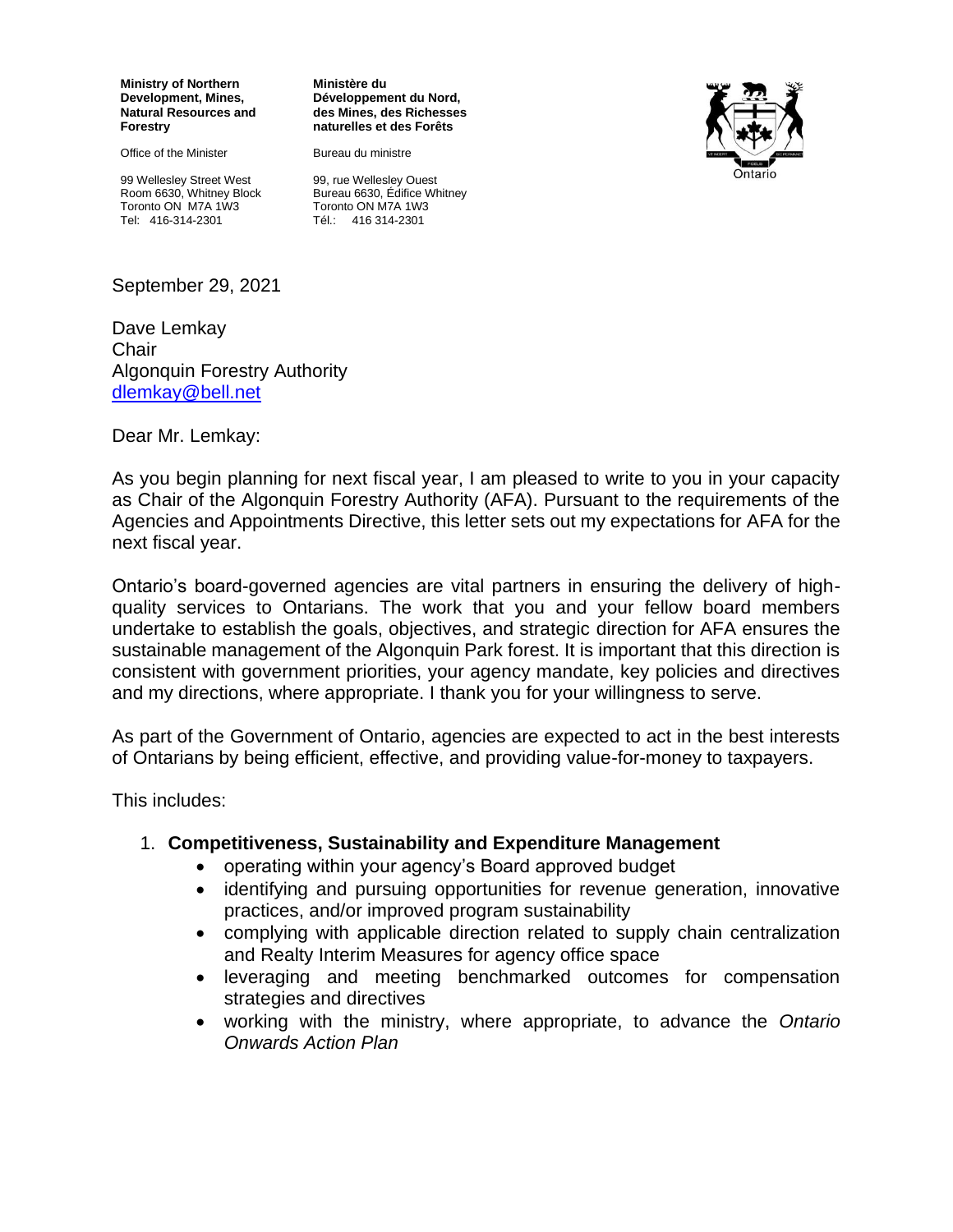# 2. **Transparency and Accountability**

- abiding by applicable government directives and policies and ensuring transparency and accountability in reporting
- adhering to requirements of the Agencies and Appointments Directive, accounting standards and practices, and the *Public Service of Ontario Act* ethical framework, and responding to audit findings, where applicable
- identifying appropriate skills, knowledge and experience needed to effectively support the board's role in agency governance and accountability

# 3. **Risk Management**

- developing and implementing an effective process for the identification, assessment and mitigation of risks, including planning for and responding to health and other emergency situations, including but not limited to COVID-19
- developing a continuity of operations plan that identifies time critical/essential services and personnel

## 4. **Workforce Management**

- optimizing your organizational capacity to support the best possible public service delivery
- modernizing and redeploying resources to priority areas when or where they are needed

## 5. **Data Collection**

- improving how the agency uses data in decision-making, informationsharing and reporting, including by leveraging available or new data solutions to inform outcome-based reporting and improve service delivery
- supporting transparency and privacy requirements of data work and data sharing with the ministry, as appropriate

# 6. **Digital Delivery and Customer Service**

- exploring and implementing digitization or digital modernization strategies for online service delivery and continuing to meet and exceed customer service standards through transition
- adopting digital approaches, such as user research, agile development and product management

# 7. **Diversity and Inclusion**

- developing and encouraging diversity and inclusion initiatives promoting an equitable, inclusive, accessible, anti-racist and diverse workplace
- demonstrating leadership of an inclusive environment free of harassment
- adopting an inclusion engagement process to ensure all voices are heard to inform policies and decision-making

# 8. **COVID-19 Recovery**

- identifying and pursuing service delivery methods (digital or other) that have evolved since the start of COVID-19
- supporting the recovery efforts from COVID-19